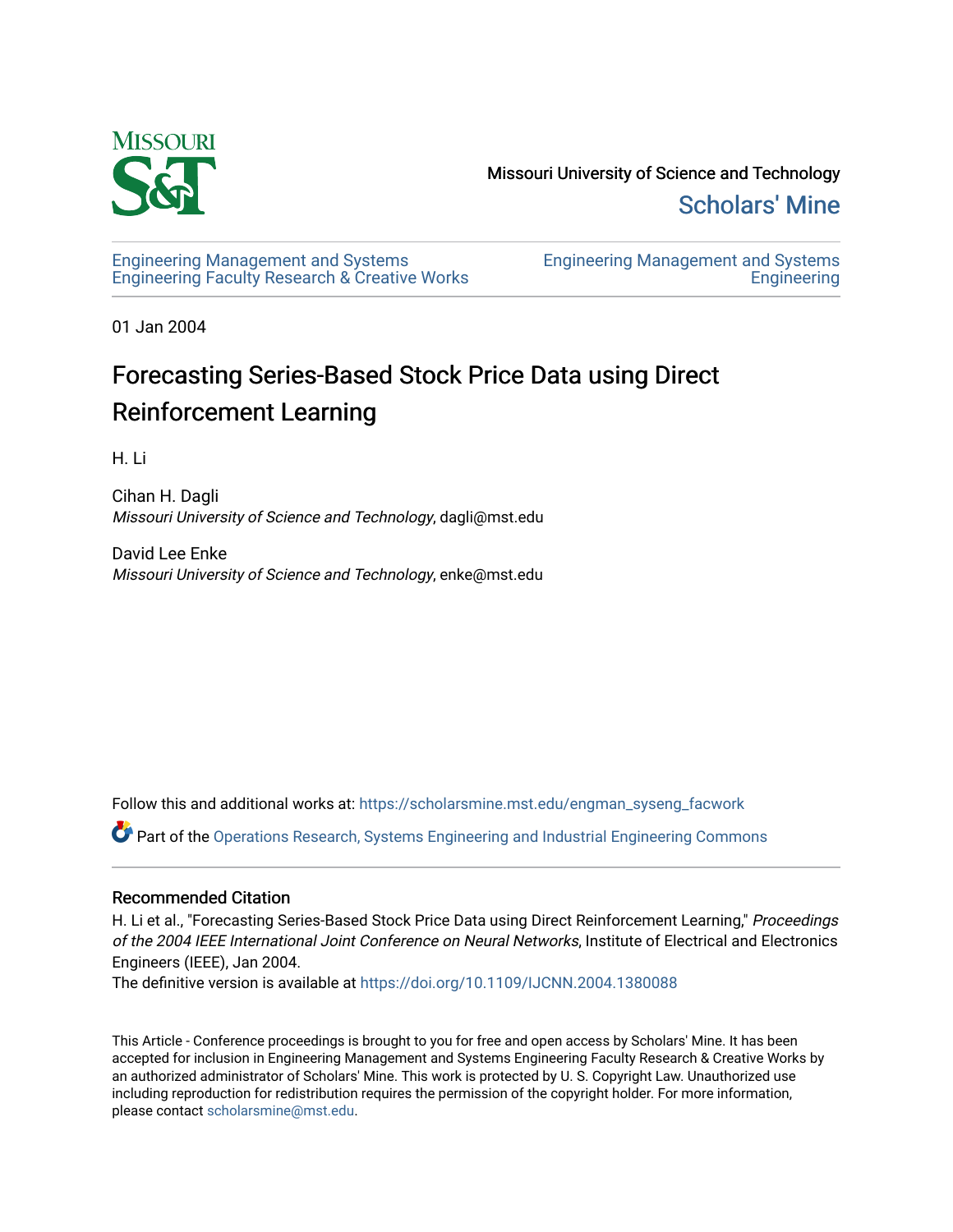# Forecasting Series-based Stock Price Data using Direct Reinforcement Learning

Hailin Li, Cihan H. Dagli, and David Enke Department of Engineering Management University of Missouri-Rolla Rolla, MO USA 65409-0370 E-mail {h18p5, dagli, [enke\]@umr.edu](mailto:enke]@umr.edu)

Abstract-A significant amount of work has been done in the area of price series forecasting using soft computing techniques, most of which are base upon supervised learning. Unfortunately, there has been evidence that such models suffer from fundamental drawbacks. Given that the short-term performance of the financial forecasting architecture can he immediately measured, it is possible **to** integrate reinforcement learning into such applications. In this paper, we present the novel hybrid view for a financial series and critic adaptation stock price forecasting architecture using direct reinforcement. A new utility function called policies-matching ratio is also proposed. The need for the common tweaking work of supervised learning is reduced and the empirical results using real financial data illustrate the effectiveness of such a learning framework.

### **1. INTRODUCTION**

Forecasting series-based stock price data via soft computing techniques has in fact already taken shape in the past decade. Although many academics and practitioners have tended to regard such application with a high degree of skepticism, there has been accumulating evidence that the markets are not fully efficient and the Artificial Intelligentbased models can outperform the benchmark models (e.g. Random Walk model). We anticipate that more Internet financial service providers will incorporate AI techniques in their service to address the current industry trends, such as cheap real-time information, financial market and institutional deregulation, and global capitalization.

Till now, most of related research is based on traditional supervised learning techniques. Usually, artificial neural network (ANN) models are adopted as the core engine in the forecasting architecture. It is believed that non-linear relationships exist between financial variables and stock returns. Often hybrid architectures are proposed in order to obtain better predictions than simple *ANNs* models currently provide. Such developments include the synthesis of genetic algorithms and ANNs [I], Neuro-fuzzy architectures [Z], combination of qualitative and quantitative data [3], and ARIMA-based ANNs [4]. Unfortunately, much of the published literature is still somewhat academic. The results are case sensitive and hard to apply. In essence, all efforts under the supervised learning framework will he subject to the fundamental limitation in terms of why historical patterns

of the financial series should be expected to repeat. The strength of models in interpolation cannot promise the exploration ability that obviously is crucial for this application.

Real time financial performance depends upon the sequences of interdependent decisions and is thus pathdependent. In other words, a series of actions must be taken in sequence and the quality of these actions usually cannot be determined until the end of the sequence. This is a much harder problem than supervised learning algorithms often face. In this sense, many financial applications will fall into the reinforcement learning domain. Classical dynamic programming methods have already been applied to asset allocation [5], portfolio optimization **[6],** and derivatives pricing applications [7]. Recently, Moody *eta1* **[8]** proposed a recurrent reinforcement-learning method to learn trading policies. In terms of forecasting financial series data, it is dificult to integrate reinforcement learning techniques directly. Few published research studies cover this issue. In [9] we proposed a new hybrid view for fmancial series. The architecture offers the basis for further analysis using reinforcement learning. The Q-Learning approach is also adopted to forecast future prices trends purely from historical stock price data. The empirical results reported in that paper show the effectiveness of this new thought. Opposite to the claims of the Random Walk Theory, historical fmancial series may provide indications to predict future trends.

However, the Neuro-Q forecasting architecture in [9] is likely to suffer from several limitations due to the nature of the value function reinforcement learning. For a discrete-time dynamic system that is suitable for most financial series<br>prediction environment, the "Bellman's curse of prediction environment, the "Bellman's curse of dimensionality" is unavoidable. Moreover, as pointed out by Brown [IO], the policies produced by Q-learning tend to he brittle because of the noisy financial data. The recurrent reinforcement learning (RRL) algorithm presented by **[8]** is a type of direct policy learning that eliminates the intermediate value function estimation procedure. Inspired by its strength in problem representation and computation efficiency, this paper proposes the novel Critic adaptation forecasting architecture to predict series-based stock prices. RFU is utilized as the learning algorithm for the critic network. We demonstrate how learning *can* be implemented under the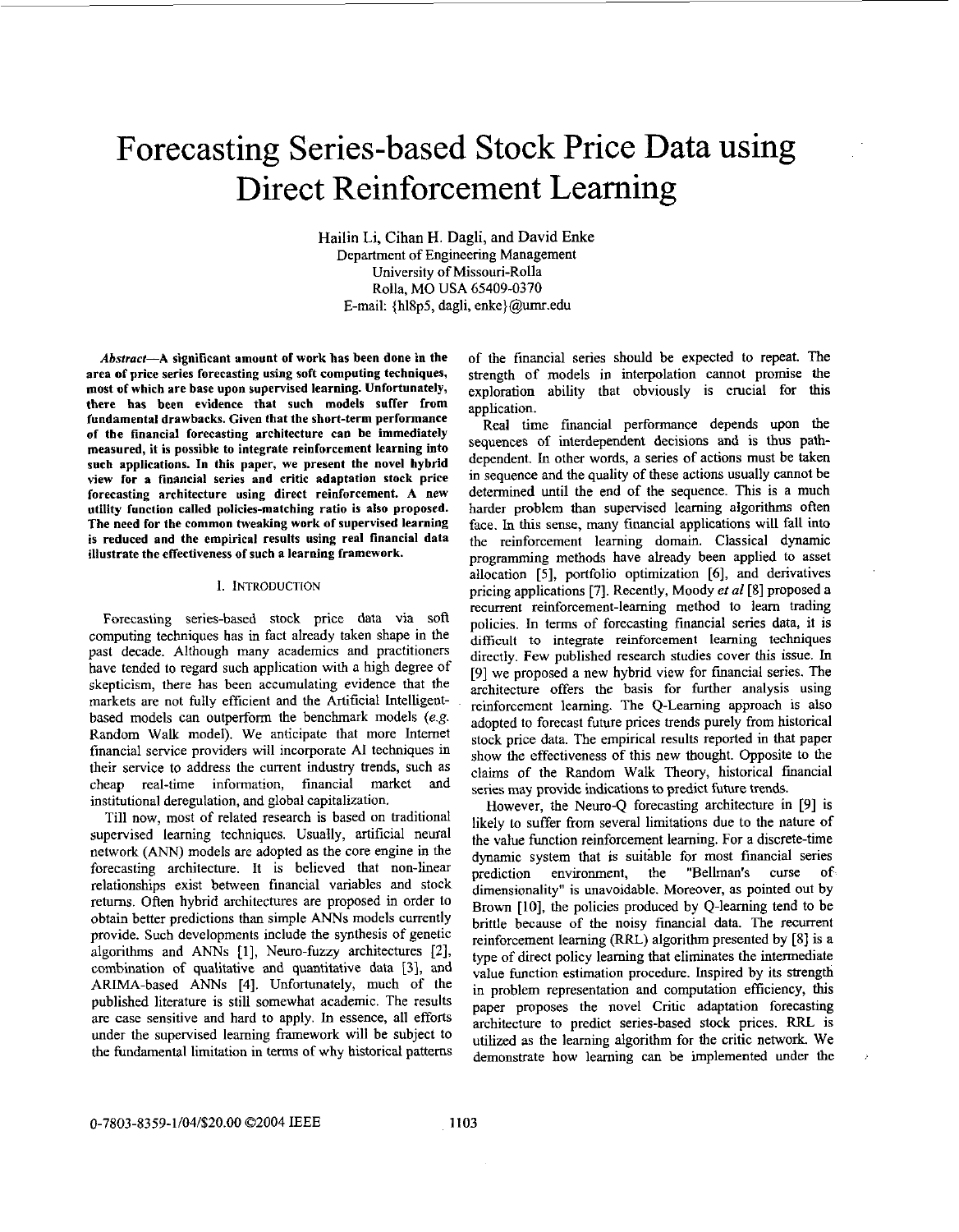proposed schema. Experiment results using real financial data are used to illustrate the effectiveness of such a learning framework.

The remainder of this paper is structured as follows. Section **2** describes the related adaptive critic design concepts and the novel hybrid view (model) for financial series prediction. Section **3** presents the implementation of the proposed critic adaptation stock price forecasting architecture. In section **4,** empirical results are provided and discussions are included, followed by conclusions in Section 5.

#### 11. Financial Series **Lcaming** using **B** Critic **and** Hybrid View

The concern of reinforcement learning regards decisionmaking in uncertain environments. The essential idea behind reinforcement learning is a simple penalty-reward strategy. Compared with supervised learning, reinforcement learning techniques are a form of match-based learning (other than  $error-based learning)$  due to the fact that the correct target output value for each input set or pattern is lacking and typically only delayed reward signals are available. Classical dynamic programming **(DP)** is the well-known approach used to handle the reinforcement learning problem under both deterministic and stochastic cases, but its exhaustive search strategy is computationally expensive for most real problems. Furthermore, the backward search direction of DP precludes its utilization in real-time (or on-line) policy generation. To address such issues, adaptive critic design frameworks and various heuristic-programming methods are gaining popularity in the recent literature [ 11, 121.

In general, critic methods integrate backpropagation (a way to obtain necessary derivatives) with reinforcement learning through a critic network. The critic network, rather than "actor" or control network, learns to approximate a strategic utility function *(i.e. J* function in **DP's** Bellman's equation) and uses the actor's output as part of its inputs, directly or indirectly. Thus, the needed learning signal is the critic's output *J* , or one-step utility *<sup>U</sup>*, which vary according to the adopted techniques, instead of desired system output. Specifically, learning for this research will be implemented based on the RRL algorithm under which there is no backpropagation path to the action network, but which uses the signal of the actor to estimate a utility function. For such a critic adaptation model, the cost-to-go function is expressed **as** follows:

$$
J(t) = \sum_{k=0}^{\infty} \gamma^k U(t+k), \qquad (1)
$$

where  $0 < y < 1$  is a discount factor for finite horizon problems.

The target value for  $J(t)$  can be  $\gamma J(t+1)+U(t)$ , allowing the critic to be trained forward in time, which is the key for real-time application.

In the financial area, high market volatility often creates difficulties for existing theories to provide clear explanations of price behaviour. The changing of the financial series results from the dynamics of the complex system. Supervised learning-based models can generalize the non-linear relationship between stock returns and various Micro/Macro financial factors when the market is "smooth and calm". Unfortunately, they lack **the** exploration ability to catch unexpected price movements in time. Essentially, all volatility is the direct consequence of the investment behaviours of people, no matter if the decisions of investors are made base upon technical or fundamental analysis. Obviously, the statistically significant structure of the financial time series found by supervised learning is highly difficult (if not impossible) to represent such evolutionary behaviour.

To account for such observation, we propose a financial series hybrid view in which the observed price *p,* is the result influenced by the combination of inherent market inertia *(i.e.* "normal" market patterns that can be generalized from historical data) and the actions taken by investors at the immediate previous market "state" (resulting in the "unexpected" market response). The price series generalized from "normal" market patterns,  $rp<sub>t</sub>$ , can be viewed as the observed underlying "rational price" process. The most recent investment actions (buy/sell/hold) of investors change the output from the market inertia. The final observed noisy financial series is the summation of the two separated processes:

$$
p_t = rp_t + a_t + \varepsilon_t,\tag{2}
$$

where *a*, implicitly shows the extra investment policies other than those that follow the historical pattern, while *E,* is zero mean random noise.

## **111.** Crilic **Adaptation Stock Pricc Forccasting Architcchlre**

The proposed hybrid view for financial time series prediction provides the hasis for further technical analysis using the reinforcement learning philosophy. It is natural to conclude that price prediction can be done by solving two types of non-linear mapping problems, **i.e.** the next-step price derived from the market inertia and next-step price resulting from "irrational" investment behaviours at the given time step. The latter price implicitly shows the very recent extra investment policies other than those following historical patterns.

Supervised learning methods are an extremely useful tool to catch the system patterns that keep repeating. Therefore, they will be used to obtain the characteristic of market inertia. Given that the short-term performance of the forecasting architecture can be immediately measured, a type of direct reinforcement learning approach is utilized in order to directly explore "irrational" policies. It **is** noted that forecasting for future price is totally based upon historical price values, so that the selection and pre-processing for input variables is unnecessary. Let the output price series from the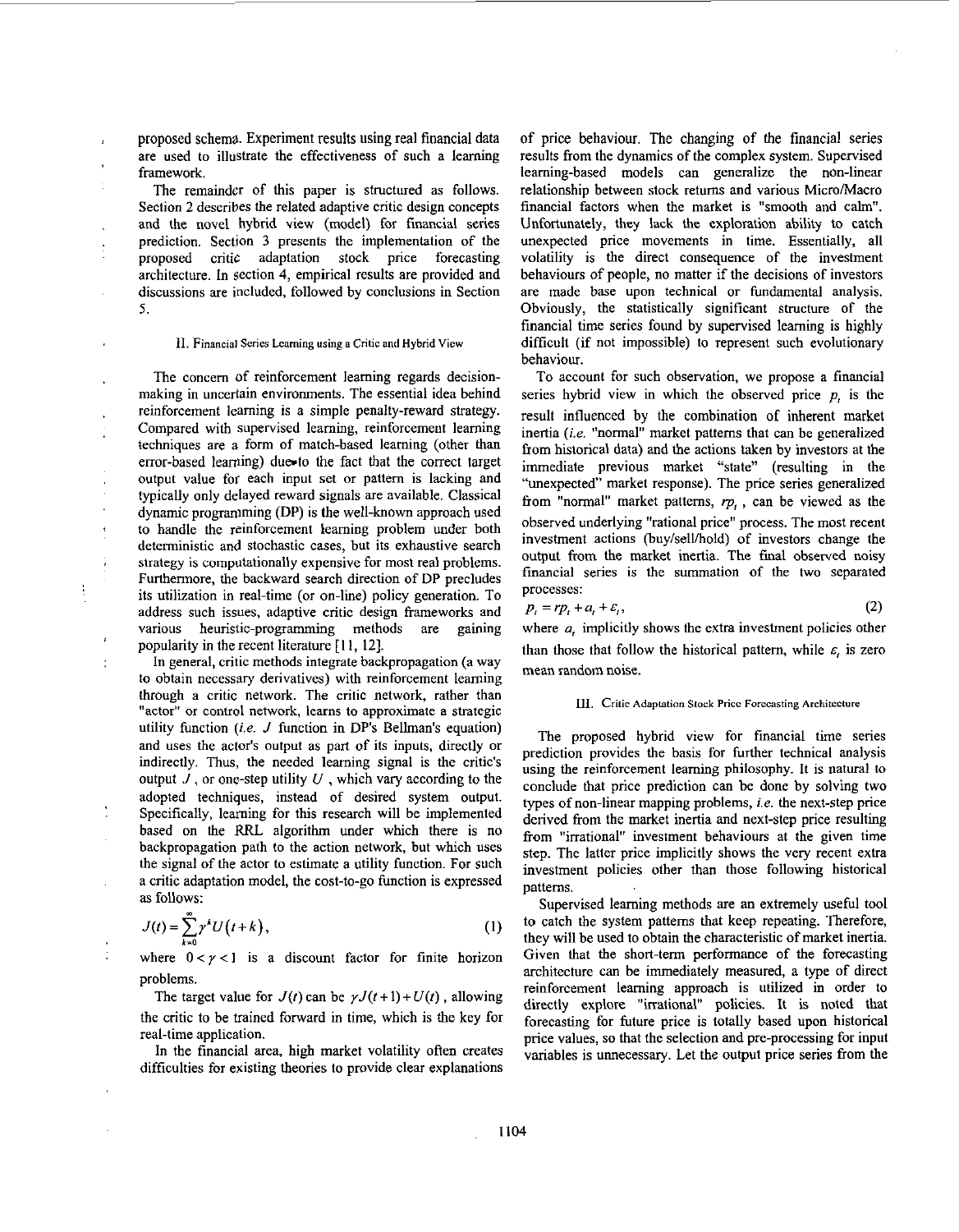forecasting architecture be denoted as  $\tilde{p}_t$ . The architecture will update its parameters at the end of each time interval *<sup>f</sup>* in order to forecast  $p_{n+1}$ .

unobserved underlying "rational" price series 
$$
rp_i
$$
 from market inertia. The results will be  $rp_i$ . The recurrent reinforcement learning algorithm is used for the adaptation of

The **ANNs** model is constructed to generalize the

the critic network *so* that the additional price series *a,* that approximates the unexpected investment behaviours alone in time can be obtained. Thus, the final forecasting result is as following:  $\sim$   $\sim$   $\sim$ 

$$
p_{t+1} = rp_{t+1} + a_{t+1} \tag{3}
$$

A standard multi-layer feedforward perceptron model trained by various backpropagation algorithms can be used to get a fairly accurate representation for the underlying function *F* through which the *rp,* can be mapped from the lagged observed price series  $(p_{t-1}, p_{t-2}, \dots, p_{t-k})$ .

The decision function for  $\overline{a}$ , is defined using the following format:

$$
\tilde{a}_t = A\left(\tilde{a_{t-1}}, \theta_t, R_t\right),\tag{4}
$$

where  $\theta$ , denotes the adjustable architecture parameters at

time *t* and 
$$
R_i
$$
 is the observable of the system  
\n
$$
\left\{p_{i-1}, p_{i-2}, p_{i-3}, \dots, rp_{i-1}, rp_{i-2}, rp_{i-3}, \dots; z_i, z_{i-1}, z_{i-2}, \dots\right\}.
$$

*2;* denotes any other external variables needed. The specific form of A at the starting point for a real problem can be set up by regression analysis based on a small group of training data, *e.g.* a simple autoregressive form may be valid **as:**  - - -

$$
\tilde{a}_{t} = u \tilde{a}_{t-1} + v_0 p_{t-1} + v_1 p_{t-2} + \dots w_0 r \tilde{p}_{t-1} + w_1 r \tilde{p}_{t-2} + \dots + x, \qquad (5)
$$
  
Here,  $\theta$ , are the adjustable weights

 $\{u; v_1, v_2, \ldots; w_1, w_2, \ldots; x\}$ . Such a format is used in the simulations described in the next section.

Financial series data are highly time-variant. Ultimately, minimizing the Mean Square Error is not necessary the most important objective because the goal of investors is to maximize the profit gain, or catch the market trend. The costto-go function needs to be designed properly in order to reflect such a trade-off. To accomplish this, we propose a new one-step utility function *U(\*)* , named the *policiesmatching ratio,* as the reinforcement signal for the critic network

$$
U_{r} = \mu_{r} \exp\left(-\left(\frac{\tilde{a}_{r-1} - \Delta p}{\sigma}\right)^{2}\right) + \mu_{2} \frac{\exp\left(\tilde{a}_{r-1} \Delta p\right) - \exp\left(-\tilde{a}_{r-1} \Delta p\right)}{\exp\left(\tilde{a}_{r-1} \Delta p\right) + \exp\left(-\tilde{a}_{r-1} \Delta p\right)},
$$
(6)  
 
$$
\Delta p = p_{r-1} - r\tilde{p}_{r-1}
$$
 (7)  
The ratio is constructed by considering the ability of series

*a,* to both minimize prediction error (represented by the first Gaussian function term) and follow the market trend (demonstrated by latter hyperbolic tangent sigmoid term). Note that the weights  $0 \le \mu_1 \le 1$  and  $0 \le \mu_2 \le 1$  illustrate the degree of preference toward the two optimization objectives mentioned above. Their values depend upon the application emphasis. -

The performance criterion at time *t* can now be expressed as a function of the sequence of utility.

$$
J(U_i, U_{i-1,...,U_2}, U_1) \tag{8}
$$

Normally, the following format for the cost-to-go function will be used

$$
J_r = \sum_{k=1}^r \gamma^k U_k \tag{9}
$$

For a decision function  $A(\theta)$ , the learning processes need to be implemented so that  $\theta$  can be updated to maximize  $J_r$ . The RRL algorithm **[SI** is adopted for direct reinforcement.

$$
\frac{dJ_r(\theta)}{d\theta} = \sum_{k=1}^T \frac{dJ_r}{dU_k} \left\{ \frac{dU_k}{dA_k} \frac{dA_k}{d\theta} + \frac{dU_k}{dA_{k-1}} \frac{dA_{k-1}}{d\theta} \right\} \tag{10}
$$

The gradient ascent is:

$$
\Delta \theta = \alpha \frac{dJ_r(\theta)}{d\theta},\tag{11}
$$

where  $0 \le \alpha \le 1$  is the learning rate, with a small value being preferred.

By considering only the most recently utility  $U_t$ , the online stochastic optimization can be obtained

$$
\frac{dJ_{t}(\theta)}{d\theta_{t}} \approx \frac{dJ_{t}}{dU_{t}} \left\{ \frac{dU_{t}}{dA_{t}} \frac{dA_{t}}{d\theta_{t}} + \frac{dU_{t}}{dA_{t-1}} \frac{dA_{t-1}}{d\theta_{t-1}} \right\}
$$
(12)

More specifically, by adopting the proposed *policies-*

matching ratio, a more simple form follows:  
\n
$$
\frac{dJ_{t}(\theta)}{d\theta_{t}} \approx \frac{dJ_{t}}{dU_{t}} \frac{dJ_{t}}{dA_{t-1}} \frac{dA_{t-1}}{d\theta_{t-1}}
$$
\n(13)

$$
\Delta \theta_t = \alpha \frac{dJ_t(\theta_t)}{d\theta} \tag{14}
$$

$$
\frac{dA_t}{d\theta_t} \approx \frac{\partial A_t}{\partial \theta_t} + \frac{\partial A_t}{\partial A_{t-1}} \frac{dA_{t-1}}{d\theta_{t-1}}
$$
(15)

Equations (13)-( **15)** constitute the critic network adaptive learning algorithm.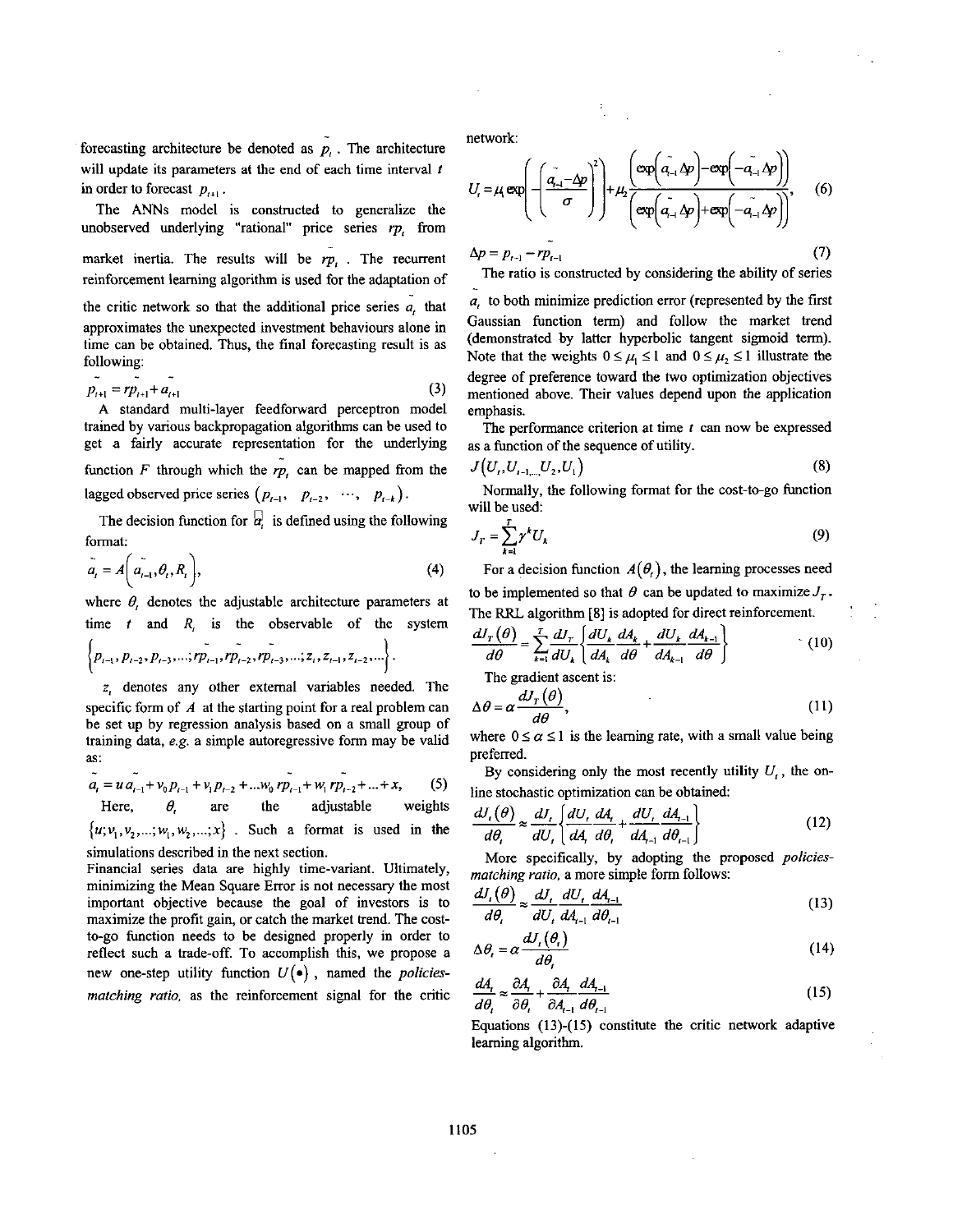Figure **1** presents the architecture for the whole forecast learning process. Basically, the complete adaptive learning process for the proposed architecture will consist of two groups of parameter updating, *i.e.*  $\theta$  for the critic network and the weights *W'* for the ANN model. Obviously the most recent "unexpected" investment polices keep changing over time. Moreover, the unobserved market inertia is also likely to change frequently. To account for this assumption, a rolling-training process will be applied to both supervised and reinforcement leaning at the end of each time interval *1.* 

For the *ANN* model trained by the backpropagation algorithm, the perfect data fitting for the training set can easily be obtained if sufficient lagged values are included and if the number of neurons in the hidden layer is also large. However, the optimal training balance is hard to get and the ANNs is well known for its tendency to over-fit. To overcome the over-training phenomenon common in supervised learning, a cross-validation procedure will he included.

À



Fig. 1. Critic Adaptation Forecasting Architecture for Stock Price

Note that here the exploration ability of architecture **to**  search unknown investment strategies (which is crucial) is promised not only by the adopted on-line stochastic FXL optimization algorithm, hut also by the characteristic of financial series: intrinsic noisy and uncertain. In the light of above reasons, the noise variable will not be incorporated in the reinforcement leaming.

#### **IV.** Empirical Results

This section presents an overview of experimental work for applying the proposed critic adaptation forecasting architecture to predict future stock prices. Two daily stock index series (S&P 500 and NASNMS Composite) are studied. The goal is to forecast the corresponding index's next day closing price based simply upon its historical daily closing price. A 5-year test period starting from year 1998 to **2003** was selected and used for both cases.

The standard three-layer feedforward perceptron trained by the Levenberg-Marquardt algorithm is adopted to generalize

the individual market inertia for each index. As mentioned in section **3,** ANN models are prone to over-fitting. In order to construct relatively accurate *ANN* models without adding too much extra work, each case experimented with different values of *k* (the number of lagged values) ranging from **3** to 10 with an increment of **1,** along with *n* (hidden neuron number) ranging from **2** to **8** with an increment of 2. Such a combination resulted in **32** candidate models. The method for choosing *k* and *n* employed standard cross-validation verification. A small group of training data **(20** daily closing prices for S&P 500 started from 11-Feh-98 and 20 daily closing prices for Nasdaq started from 1-Jun-98) will he available at the beginning of each experiment. In order to let the ANN model reflect the market inertia's changes **as** timely as possible, rolling-training and data resampling were implemented, *i.e.* 10 input-target pairs implemented, i.e. 10 input-target pairs  $({\{(p_{i-1}, p_{i-2}, \ldots p_{i-k}) \leftrightarrow (p_i)\}})$  are sequentially picked up each time as the training data for the construction of the network models. **As** such, 10 data pairs were divided into a training set (7 pairs) and validation set **(3** pairs). After the ANNs model was set up and the prediction for the next day was completed, the new actual value of the stock closing price is added to the training data once it becomes available. The oldest input-target pair **is** eliminated. Then the training process is restarted. Throughout the experiment, most of the time the selected structure for the S&P 500 has 7 hidden layer units and **3** lagged values, while the structure for Nasdaq has **2** hidden layer units and **3** lagged values.

Meanwhile, the adaptation for the parameter  $\theta$  of the decision function *A* keeps repeating at the end of each day based on the new reinforcement signal. The learning episodes will be increased gradually until the approximate policy convergence is reached.

Figure 2 show the results for the S&P **500** within a certain time window. For the *policies-matching ratio*,  $\mu_i = 0.9$  and



**Fig.2. Time Serics far S&P 500 Index Simulation within Certain Timeframe**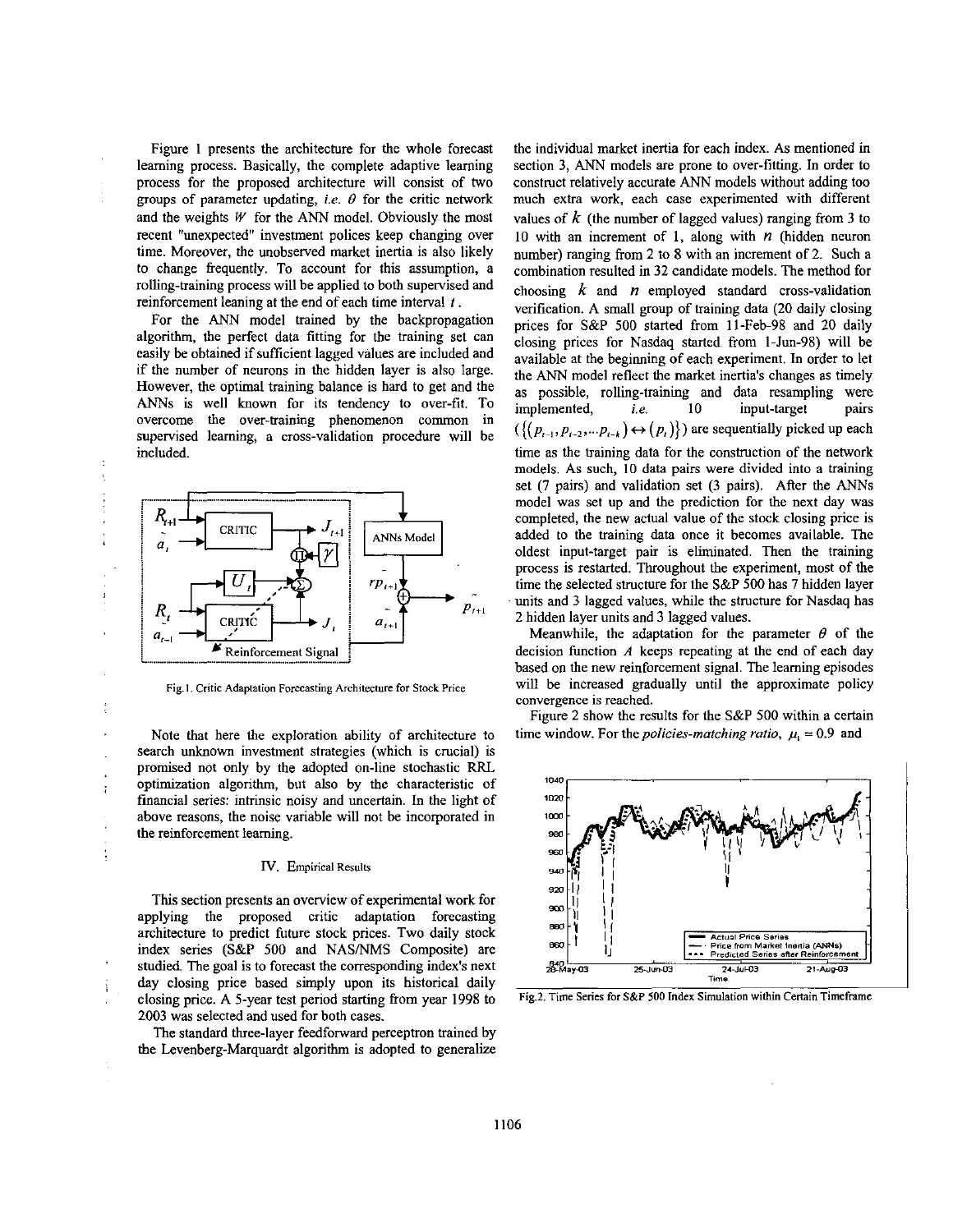$\mu_2$  = 0.1 are used for this experiment so the preference this case is to minimize Mean Square Error. Other settings include  $\alpha = 0.01$ ,  $\sigma = 0.95$ , and number of episodes is equal to 500.

Assume investors are more interested in the market trend in terms of NAS/NMS Composite ( $\mu$ <sub>1</sub> = 0.1 and  $\mu$ <sub>1</sub> = 0.9 is used to address this assumption). Figure 3 presents the related simulation results. Here,  $\alpha = 0.005$ ,  $\sigma = 0.75$ , and number of episodes for obtaining stable policy is 450.

The extra investment decisions, other than just following the market inertia, are evolved alone over time. The same evolution occurs for its implicit representation  $\theta$ . Figure 4 uses  $v_0$  as an example to demonstrate such evolution. Figure 4 also shows the difference between the unstable learning policy (400 learning episodes) and the convergent policy learning (500 learning episodes).

More precise comparison results are reported in Table I in which five performance measures are used for a total of 1,268 predicted daily prices. These measures include Root Mean Squares Error RMSE, Mean Absolute Error MAE, Mean Absolute Percentage Error *MAPE*, and the Direction Accuracy Indicators *DAl* and *DA2* (the correction percentage forecast for an up and down market). Note that the test goal for the S&P 500 is RMSE reduction and for the Nasdaq is market profitability. The definitions for *DAl* and *DA2* are as followine:

$$
DA1 = \frac{1}{T} \sum I \left[ (p_t - p_{t-1}) \left( \rho_t - p_{t-1} \right) \right]
$$
 (16)

$$
DA2 = \frac{1}{T} \sum I \left[ \left( p_t - p_{t-1} \right) \left( \tilde{p}_t - \tilde{p_{t-1}} \right) \right]
$$
 (17)

where  $I(x) = 1$  if  $x > 0$  and  $I(x) = 0$  if  $x \le 0$ .

The most important observation from Table **1** is that in either case the proposed hybrid learning model can correctly forecast market direction over 50 percent of the time. Such timing ability should result in market profitability.



**Fig.3. Timc Scnes for Nasdaq Index Simulation within Certain Timeframe** 



Fig. 4. Example of  $\theta$ 's Evolution within Certain Timeframe

**TABLE 1: Comparison of Performance for Different Forecasting Archiecures** 

| ANNs Model vs.<br>Hybrid Learning | S&P 500         | Nasdaq          |
|-----------------------------------|-----------------|-----------------|
| <b>RMSE</b>                       | 1093.1 / 91.39  | 1815.1/2109.9   |
| MAE                               | 19.26 / 6.71    | 24.85 / 40.64   |
| MAPE                              | 1.95% / 0.78%   | 1.76% / 2.89%   |
| DA 1                              | 50.75% / 51.76% | 44.78% / 61.22% |
| DA2                               | 41.79% / 53.3%  | 41.79% / 79.76% |

# V. CONCLUSIONS

This paper presents a novel hybrid view for predicting series-based financial data in which a reinforcement learning philosophy is used to solve a financial forecasting problem. Previous work [9] showed that the prediction model using value function-based reinforcement can outperform pure supervised learning type methods. In this paper, the more robust and practical forecasting schema derived from adaptive critic designs are proposed. The "curse of dimensionality" is avoided via direct reinforcement and the policies learned tend to be stable. A new utility function is also provided to reflect the requirements for both error reduction and market profitability. The experimental results demonstrate the compelling advantages offered by this research. To our knowledge, the critic adaptation financial series forecasting architecture that we propose here is unique. More research base upon this framework is now in progress.

### **REFERENCES**

- **[I: P.G McCluskey, "Feedfoward and recurrent neural networks and genetic programs for stock market and time scries forccasting,"**  Technical Report CS-93-96, Brown University, 1993.
- [2] R.J. Kuo, "A decision support system for the stock market through integration of fuzzy neural networks and fuzzy Delphi," Applied *A~t~~i~II"I~IIi~~"~~,* **vol.** *6,* **pp. 501-520, 1998.**
- **Marca Costantino, Russell** J. **Collingham and Richard G. Morgan, Qualitative Information in Finance: Natural languagc Proccssing and Information Extraction, University of Durham, UK, 1996. [3]**